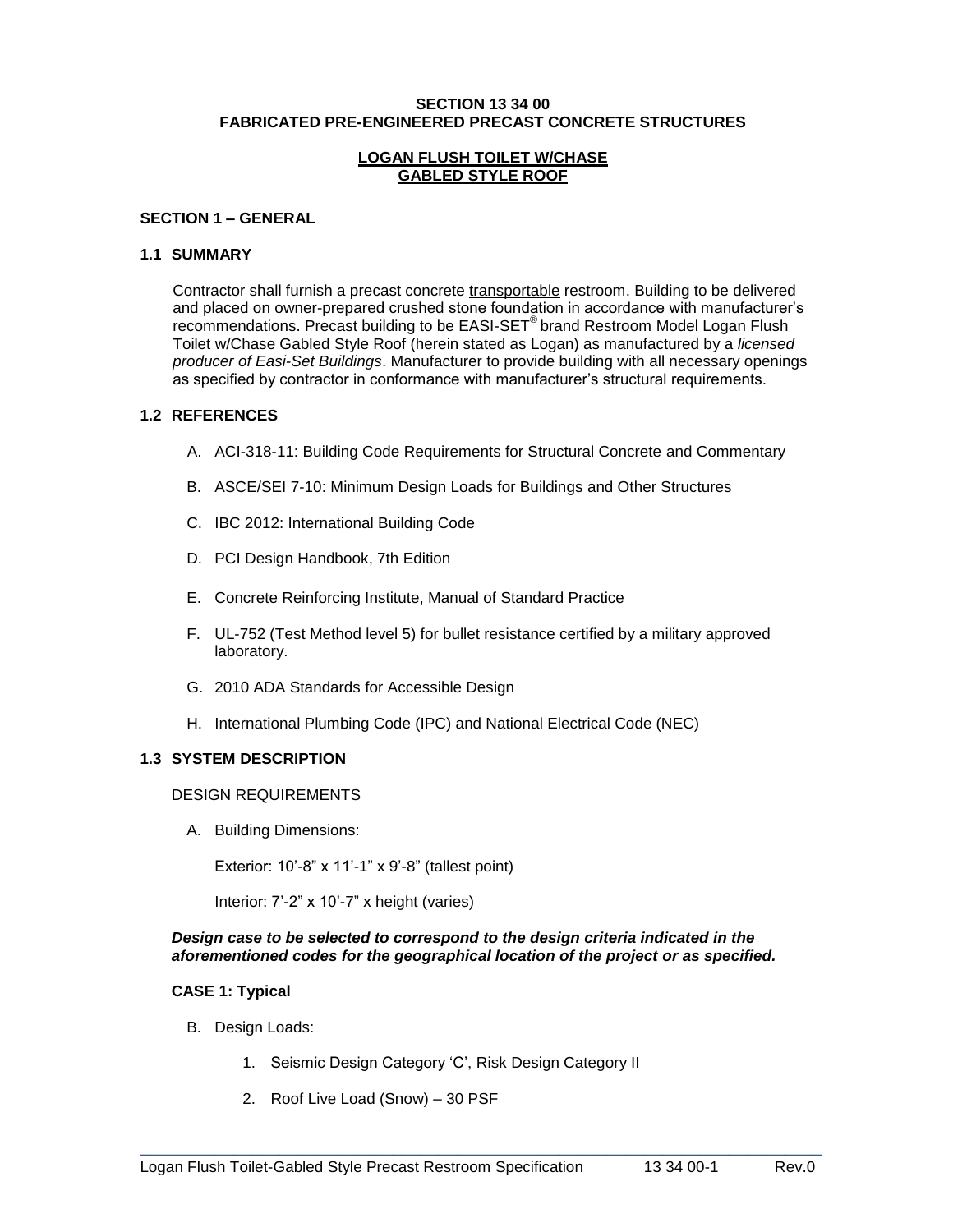- 3. Floor Live Load 100 PSF
- 4. Wind Loading\* 115 MPH

\*Design loads relate to precast components only, not accessories (i.e. doors, windows, vents, etc.)

### **CASE 2: Heavy**

- C. Design Loads:
	- 1. Seismic Design Category 'D', Risk Design Category III
	- 2. Roof Live Load (Snow) 150 PSF
	- 3. Floor Live Load 150 PSF
- 4. Standard Wind Loading\* 165 MPH \*Design loads relate to precast components only, not accessories (i.e. doors, windows, vents, etc.)
- D. Roof: Gabled style roof. Roof panels shall overhang on all sides to prevent water intrusion. The pitch of the roof shall be 3/12. The roof standard finish is a simulated cedar shake. Other finishes are available.
- E. Roof panels, floor, and wall panels must each be produced as single component monolithic panels. No floor or vertical wall joints will be allowed, except at perimeter interfaces, corners and partitions. Wall panels shall be set on top of floor panel.
- F. Wall-to-Floor interior surface joints along the perimeter of each restroom and partitions (if precast) must contain the locked-in, easy clean-out radius coving. The 3/8" (recessed) x 2" cove must be continuous around the interior of the restroom and along the sides of any precast partitions. Apply 5,000 PSI (minimum) non-shrink, non-metallic grout to the cove, finishing the grout to form a flush 1" minimum radius.

# **1.4 SUBMITTALS**

- A. Engineering calculations designed and sealed by a professional engineer, licensed to practice in the state where the project is located, shall be submitted for approval.
- B. Manufacturers' product literature shall be provided for all plumbing, electrical and miscellaneous installed fixtures demonstrating compliance with these specifications

# **1.5 QUALITY ASSURANCE**

- A. The precast concrete building producer shall be a plant-certified member of either the National Precast Concrete Association (NPCA), The Precast/Prestressed Concrete Institute (PCI), or equal.
- B. The precast concrete building producer shall demonstrate product knowledge and must have a minimum of 5 years experience manufacturing and setting precast concrete.
- C. The manufacturer must be a licensed producer of Easi-Set Buildings.
- D. No alternate building designs to the pre-engineered EASI-SET**®** building will be allowed unless pre-approved by the owner 10 days prior to the bid date.

\_\_\_\_\_\_\_\_\_\_\_\_\_\_\_\_\_\_\_\_\_\_\_\_\_\_\_\_\_\_\_\_\_\_\_\_\_\_\_\_\_\_\_\_\_\_\_\_\_\_\_\_\_\_\_\_\_\_\_\_\_\_\_\_\_\_\_\_\_\_\_\_\_

### **SECTION 2 – PRODUCTS**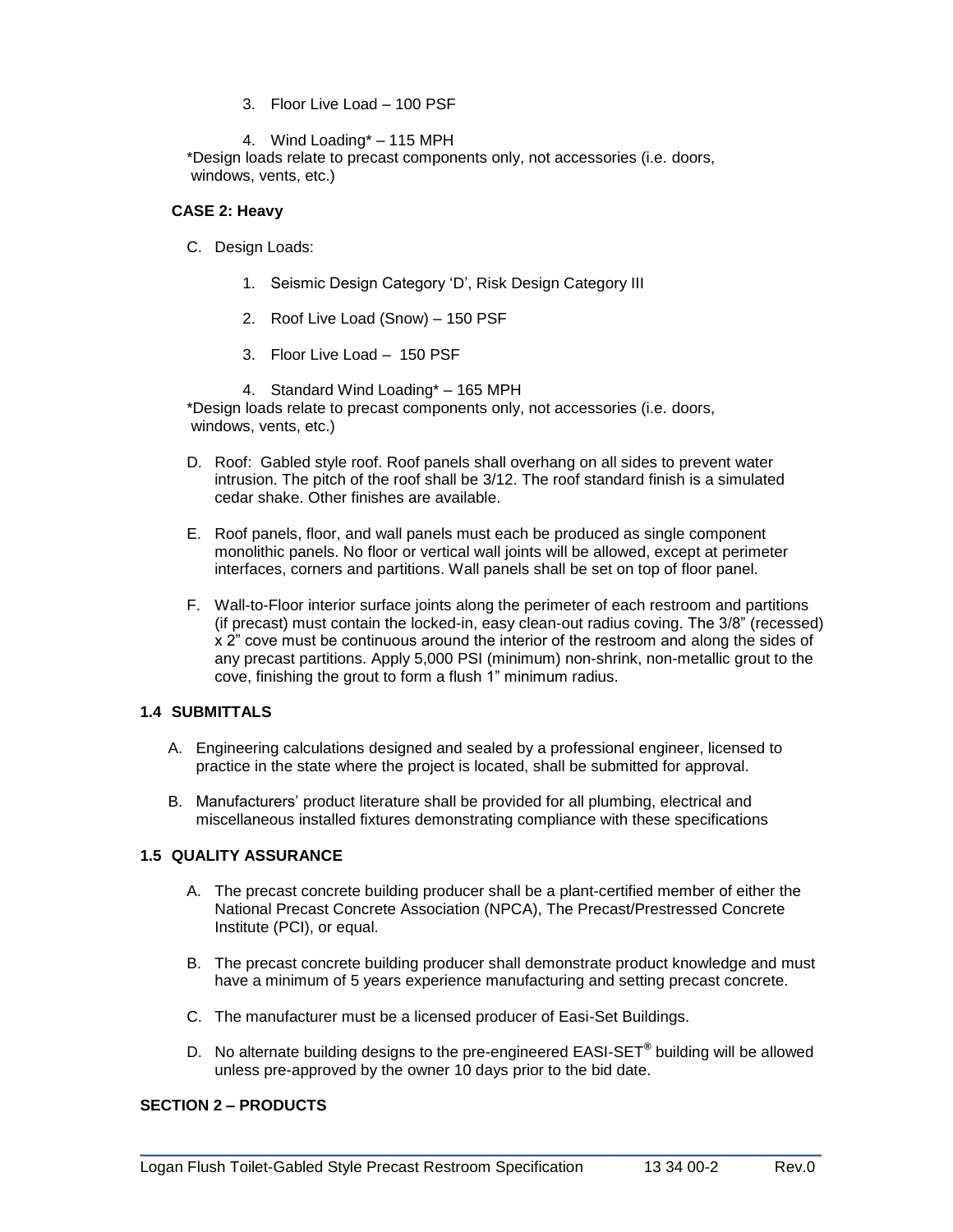# **2.1 MATERIALS**

- **A.** Concrete: Steel-reinforced, 5000 PSI minimum 28-day compressive strength, airentrained (ASTM C260).
- **B.** Reinforcing Steel: ASTM A615, grade 60 unless otherwise specified. Welded wire fabric: ASTM 185, Grade 65
- **C.** Post-tensioning Strand: 41K Polystrand CP50, ½" 270 KSI Seven-Wire strand, enclosed within a greased plastic sheath (ASTM A416). Each Roof and floor shall be posttensioned by a proprietary, second generation design using a single, continuous tendon. Said tendon is placed in the concrete slab to form a perimeter loop starting from one corner of the slab to a point where the cable entered the slab. The tendon then turns 90 degrees and follows the cable member(s) in the periphery to a point midway along the "X" axis of the concrete building panel and then turns 90 degrees along the "Y" axis of the concrete building panel. This bisects the concrete building panel and crosses the opposite parallel portion of the cable member and exits from an adjacent side of the concrete building panel. This creates a cable pattern with no less than 2.5 parallel cables in any direction. To ensure a watertight design, no alternate methods shall be substituted for the post-tensioning.
- **D.** Sealant: All joints between panels shall be caulked along the exterior and interior surface of the joints. Exterior sealant shall be DOW CORNING 790 silicone sealant or equal. Interior sealant shall be SIKAFLEX-1A elastic sealant (paintable) or equal. Exterior caulk reveals to be 3/8"x 3/4" deep so that sides of the joint are parallel for proper caulk adhesion. Back of the joint to be taped with bond breaking tape to ensure adhesion of caulk to parallel sides of joint and not the back.
- **E.** Panel Connections: All panels shall be securely fastened together utilizing cast-in stainless steel embeds and welding. All welding shall be done in conformance with AWS, Structural Welding Code latest revision. Steel is to be of structural quality, hotrolled carbon complying with ASTM A304. No floating-in of connection plates shall be allowed.

#### **F. Stain and Paint:**

- *a.* Interior concrete surfaces (toilet rooms)
	- *i.* Interior floors will be a two component, water based polyamide epoxy floor coating (gray, unless otherwise specified). Approved manufacturers: Sherwin Williams (Floor-Plex 7100), Armorpoxy or equal.
	- *ii.* Interior walls and ceilings will be a pre-catalyzed water based epoxy. Approved manufacturers: Sherwin Williams or equal.
- *b.* Exterior concrete surfaces
	- *i.* Exterior slab top surface (if selected) will be a two component, polyamide epoxy floor coating (gray, unless otherwise specified). Approved manufacturers: Sherwin Williams, Armorpoxy or equal.
	- *ii.* Exterior walls and roof will be a water-based acrylic, water-repellent penetrating stain. Approved manufacturers: United Coatings (Canyon Tone Stain), Sherwin Williams (H&C Concrete stain) or equal
	- *iii.* Clear Acrylic anti-graffiti sealer (if selected)

# **2.2 ACCESSORIES AND FIXTURES**

**A. Doors and Frames**: Shall comply with Steel Door Institute "Recommended Specifications for Standard Steel Doors and Frames" (SDI-100) and as herein specified. All door and frame galvanizing shall be in accordance with ASTM A924 and A653, minimum coating thickness shall be A60.

\_\_\_\_\_\_\_\_\_\_\_\_\_\_\_\_\_\_\_\_\_\_\_\_\_\_\_\_\_\_\_\_\_\_\_\_\_\_\_\_\_\_\_\_\_\_\_\_\_\_\_\_\_\_\_\_\_\_\_\_\_\_\_\_\_\_\_\_\_\_\_\_\_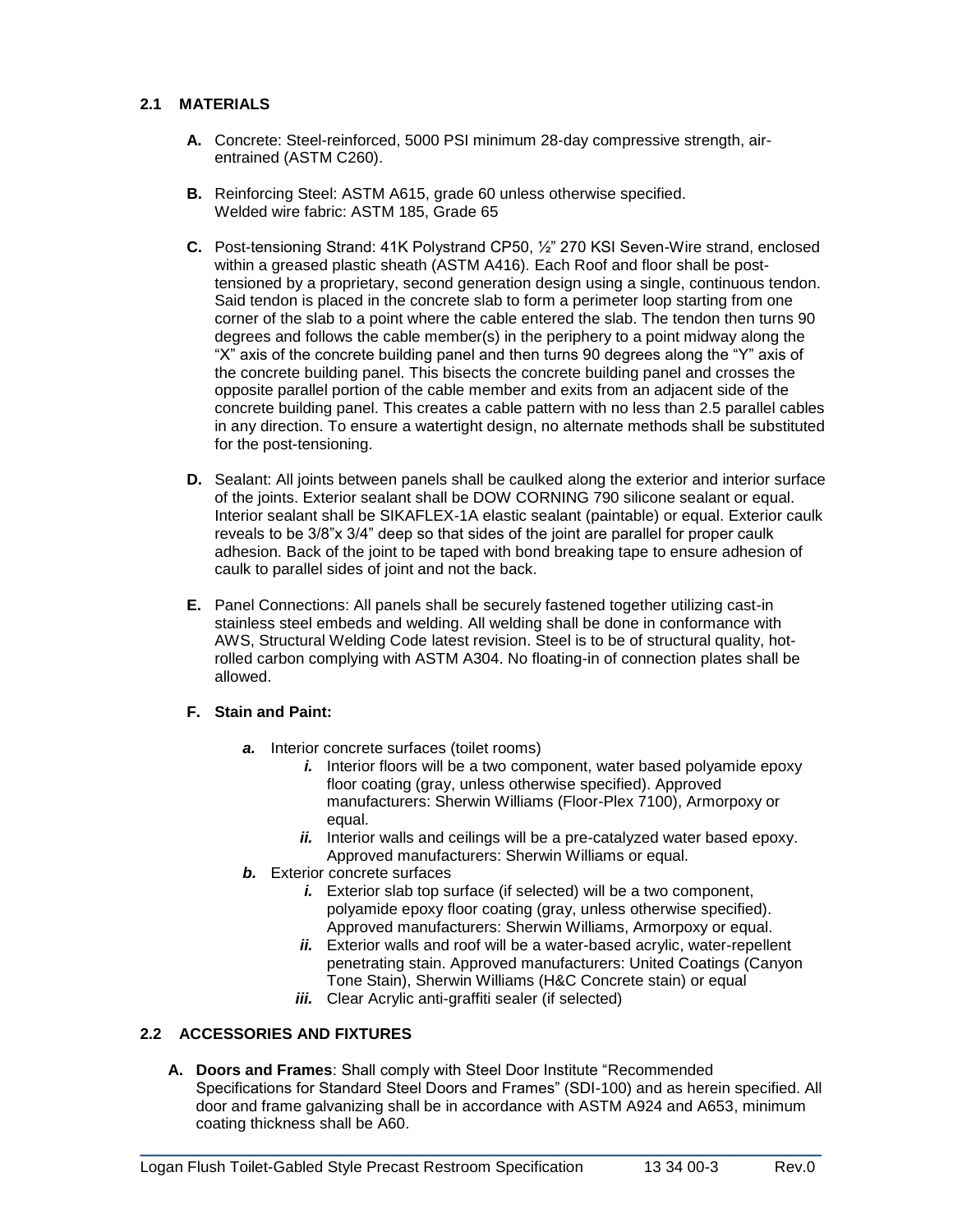- 1. The buildings shall be equipped with 3'-0" x 6'-8" x 1-3/4" (restroom entry door) & 2'-8" x 6'-8" x 1-3/4" (chase door) thick insulated, 18 gauge, metal doors with 16 gauge frames (to meet wall thickness). Doors shall have a flush top cap. Doors and frames shall be factory bonderized and painted with one coat of rust-inhibitive primer and one finish-coat of enamel paint; color to be BOLT BROWN unless otherwise specified.
- 2. Doors and frames shall meet SDI standard Level 2, 1¾" heavy duty. *Approved manufacturers: Republic, Steelcraft, Ceco, Black Mountain, Pioneer, Curries, Mesker, MPI, Door components or equal Approved distributor: Integrated Entry Systems*

# **B. Door Hardware**:

**1. Cylindrical Lock**: Commercial grade, shall meet requirements of ANSI A156.2, series 4000, UL listed and ADA approved. Zinc dichromate chassis with cast solid zinc levers to resist corrosion. Furnish locks with 6-pin solid brass keyway. Exterior locks and unlocks by key, interior push button lock, released when lever is turned. Manufacturer shall provide a limited lifetime warranty on this product. *Approved manufacturers: Design Hardware, or equal*

**2. Hinges**: Self-Closing (spring) Hinges. Shall comply with ANSI A156.17 Grade 1 self closing hinges (3 per door). Hinges shall be Stainless Steel Grade 304 (ANSI K81071F) US32D brushed satin finish. Manufacturer shall provide a lifetime limited warranty. *Approved manufacturers: Design Hardware, or equal*

**3. Door Sweep**: Nylon brush door sweep, ANSI/BHMA certified. Sweeps shall have an integral drip edge to repel water from base of door. Sweeps shall be approved for UL 10C positive pressure and suitable for use with fire doors up to three hours. *Approved manufacturers: National Guard Products or equal*

**4. Drip Cap**: Aluminum drip cap with minimum projection of 2 ½" shall be furnished. *Approved Manufacturers: Design Hardware, National Guard Products, or equal*

**5. Door Stop**: ANSI 156.16 approved wall mounted door stop with keeper constructed of a corrosion resistant cast brass material. Finish US26D (626) brushed chrome finish. *Approved manufacturers: Don-Jo, Rockwood, or equal*

- **C. Wall Vent:** Wall vents will be extruded aluminum, minimum thickness of .125", 6063-T5 alloy. Vents to be supplied with aluminum mesh insect screen and 204-R1 clear anodized finish. Approved manufactures: Sunvent Industries or equal.
- **D. Signs:** Signs to have braille, characters, and pictograms to meet ADA requirements.
- **E. Windows:** Frames shall be constructed from stainless steel. Window glazing will be ¼" translucent Lexan.
- **F. Grab Bars:** Stainless steel tubing, 18 gauge, type 304 stainless steel, mounted 1-1/2 inches from wall. Approved manufacturers: Bobrick or equal.
- **G. Toilet Paper Dispenser:** Dispenser will be constructed of 3/16" to 1/4" thick 304 stainless steel. Dispenser will be capable of holding three (3) standard rolls of toilet paper. Approved manufacturers: Aslin Industries, Bobrick or equal.
- **H. Plumbing:** All fixtures will meet ASME A112.19.3
	- *1.* Waste and vent piping: ABS or PVC plastic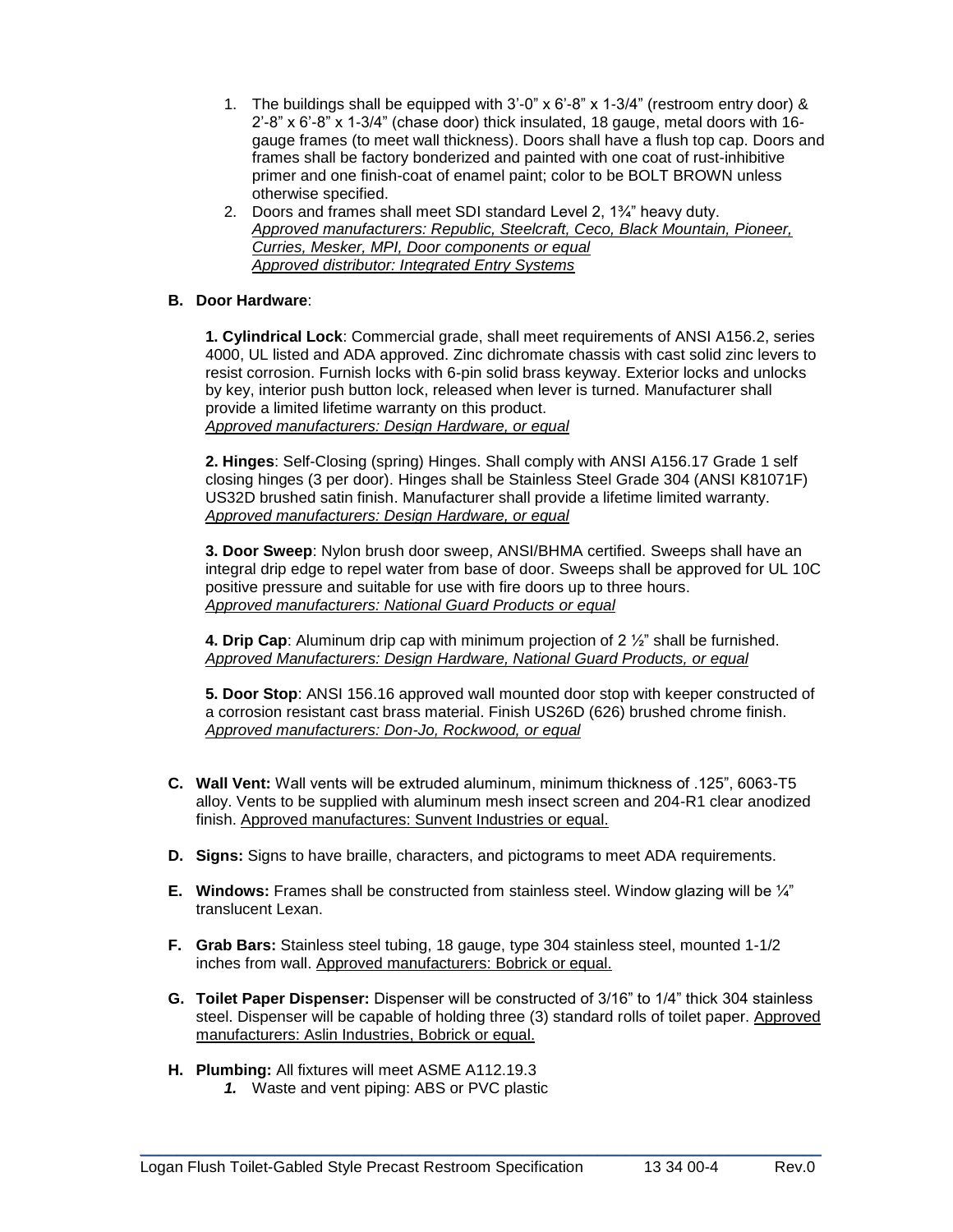- *2.* Water piping: Copper tubing Type L, hard drawn. A gate or ball valve will be provided at the inlet end of the water line. Size water lines to provide proper flushing action based on a nominal water pressure of 40 psi.
- *3.* A main shut-off valve and drain will be provided with plumbing
- *4.* Toilet and urinal (if provided): ADA compliant, type 304 stainless steel, wall hung, with siphon or blowout jet action. Provide back spud for concealed flush valve connection, unless otherwise specified.
- *5.* Flush valve: Concealed toilet flush valve with integral vacuum breaker and a nonhold-open pushbutton or handle. Constructed of bronze or brass with water saver flow of 1.6 gallons per flush.
- *6.* Lavatory: ADA compliant, type 304 stainless steel with backsplash.
- *7.* Lavatory valve will be pneumatically operated pushbutton valve. Valve to be nonhold open type with a vandal resistant pushbutton requiring less than 5 lbs. pressure to activate.
- *8.* Hose bib to be provided in chase area.
- *9.* Floor drain: (Optional)-Floor drains to be provided in each room of the restroom building if selected.
- **10.** Hammer arrester to be installed on water line
- **11.** Trap primer distribution unit to be installed
- **I. Electrical:** All components UL shall be listed
	- *1.* A 100-amp breaker panel will be provided
	- *2.* All electrical wiring will be encased in conduit. All wire to be copper.
	- *3.* Light Fixtures:
		- *a.* Chase(service area): 4-foot (48") fluorescent fixture, switch controlled
		- *b.* Toilet room: 4-foot (48") fluorescent fixture, motion detector activated
		- *c.* Exterior: 35-watt minimum high pressure sodium light, polycarbonate vandal resistant.
	- *4.* Hand dryer: Surface-mounted ADA compliant, universal type motor, with adjustable sensor operation.
	- *5.* One GFCI outlet located next to the lavatory
	- *6.* One restroom area exhaust fan with 270 CFM speed controllable, occupancy/motion sensor controlled.

# **2.3 Finishes**

- A. **Interior of Building**: Smooth form finish on all interior panel surfaces unless exterior finish is produced using a form liner, then smooth hand-troweled finish.
- B. **Exterior of Building (standard)**: Barn board finish on all exterior wall surfaces with a simulated cedar shake roof finish.
- C. **Exterior of Building (Option #1)**: Architectural precast concrete brick finish: Finish must be imprinted in top face of panel while in form using an open grid impression tool similar to EASI-BRICK**®** . Finished brick size shall be 2 3/8" x 7 5/8" with vertical steel float or light broom finish. Joints between each brick must be 3/8" wide x 3/8" deep. Back of joint shall be concave to simulate a hand-tooled joint.
- D. **Exterior of Building (Option #2):** Additional finishes for walls and roof are available and will vary by local producer.

#### **SECTION 3 – EXECUTION**

#### **3.1 SITE PREPARATION** (**MANUFACTURER'S RECOMMENDATION**)

Work under this section relates to placement of the restroom building by the Easi-Set licensed producer on the customer-prepared foundation and site.

\_\_\_\_\_\_\_\_\_\_\_\_\_\_\_\_\_\_\_\_\_\_\_\_\_\_\_\_\_\_\_\_\_\_\_\_\_\_\_\_\_\_\_\_\_\_\_\_\_\_\_\_\_\_\_\_\_\_\_\_\_\_\_\_\_\_\_\_\_\_\_\_\_